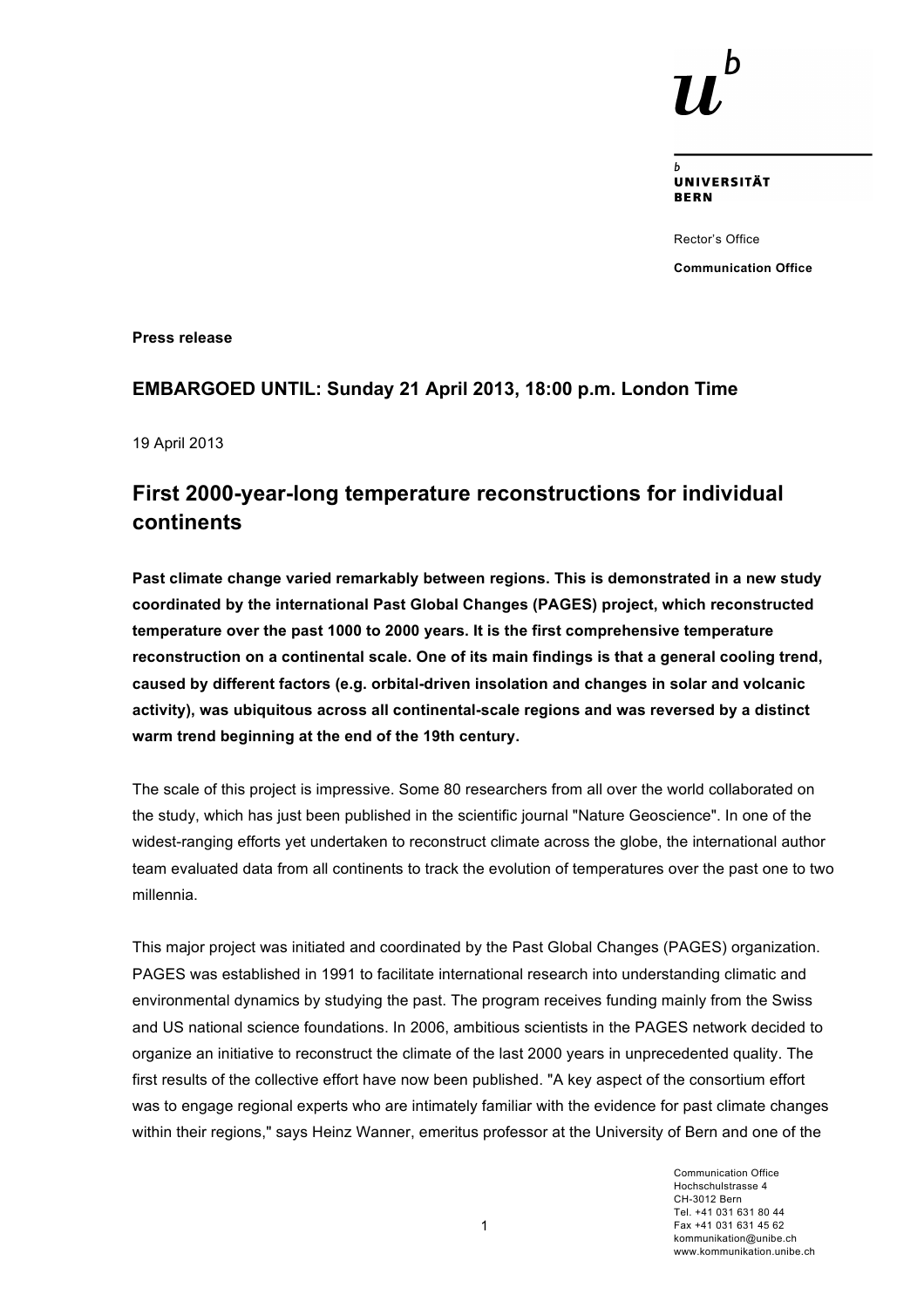

**UNIVERSITÄT BERN** 

original architects of the PAGES 2k Network. "Several mathematical procedures were applied to reconstruct the continental temperature time series and they were compared to assess the extent to which the main conclusions of the study stood up to the different analytical approaches." Previous attempts to reconstruct temperature changes focused on hemispheric or global-scale averages, which are important, but overlook the pronounced regional-scale differences that occur along with global changes, he points out.

#### **Natural climate archives and documentary sources**

For the present study, "Continental-scale temperature variability during the last two millennia", the researchers drew up temperature curves for large regions at seven continents, using 511 local temperature records. These were based on the analysis of tree rings, pollen, corals, lake and marine sediments, ice cores and stalagmites as well as historical documents. In most cases the data used were highly resolved, attesting to short-term variations over decades or less, rather than smoothing over centuries. In Africa, there were too few records to accurately determine long-term temperature changes for that continent. Nevertheless, the expansive new dataset will undoubtedly be used in future studies, including for comparisons with the output of climate models used to help project future climate change.

The evolution of temperature across all the continents was noticeably more similar within the hemispheres than between the Northern and Southern Hemisphere. "Distinctive periods, such as the Medieval Warm Period or the Little Ice Age stand out, but do not show a globally uniform pattern," says professor Heinz Wanner. By around 1500 AD temperatures did indeed fall below the long-term mean everywhere. However, in the Arctic, Europe and Asia this temperature drop occurred several decades earlier than in North America and the Southern Hemisphere. These new findings will certainly stimulate vibrant discussions within the research community, Wanner believes.

### **Long-term cooling trend reversed**

The most consistent feature across the regions over the last 2000 years was a long-term cooling trend, which was likely caused by a combination of factors such as an overall increase in volcanic activity, a decrease in solar irradiance, changes in land cover, and slow changes in earth's orbit. This cooling only came to an end toward the end of the  $19<sup>th</sup>$  century. The warming during the last century has reversed this long-term cooling, the study found. It remained cold only in Antarctica. An analysis of the average temperatures over 30-year periods indicates that interval from 1971-2000 was probably warmer than any other 30-year period in the last 1400 years.

Cooler 30-year periods between the years 830 and 1910 AD were particularly pronounced during